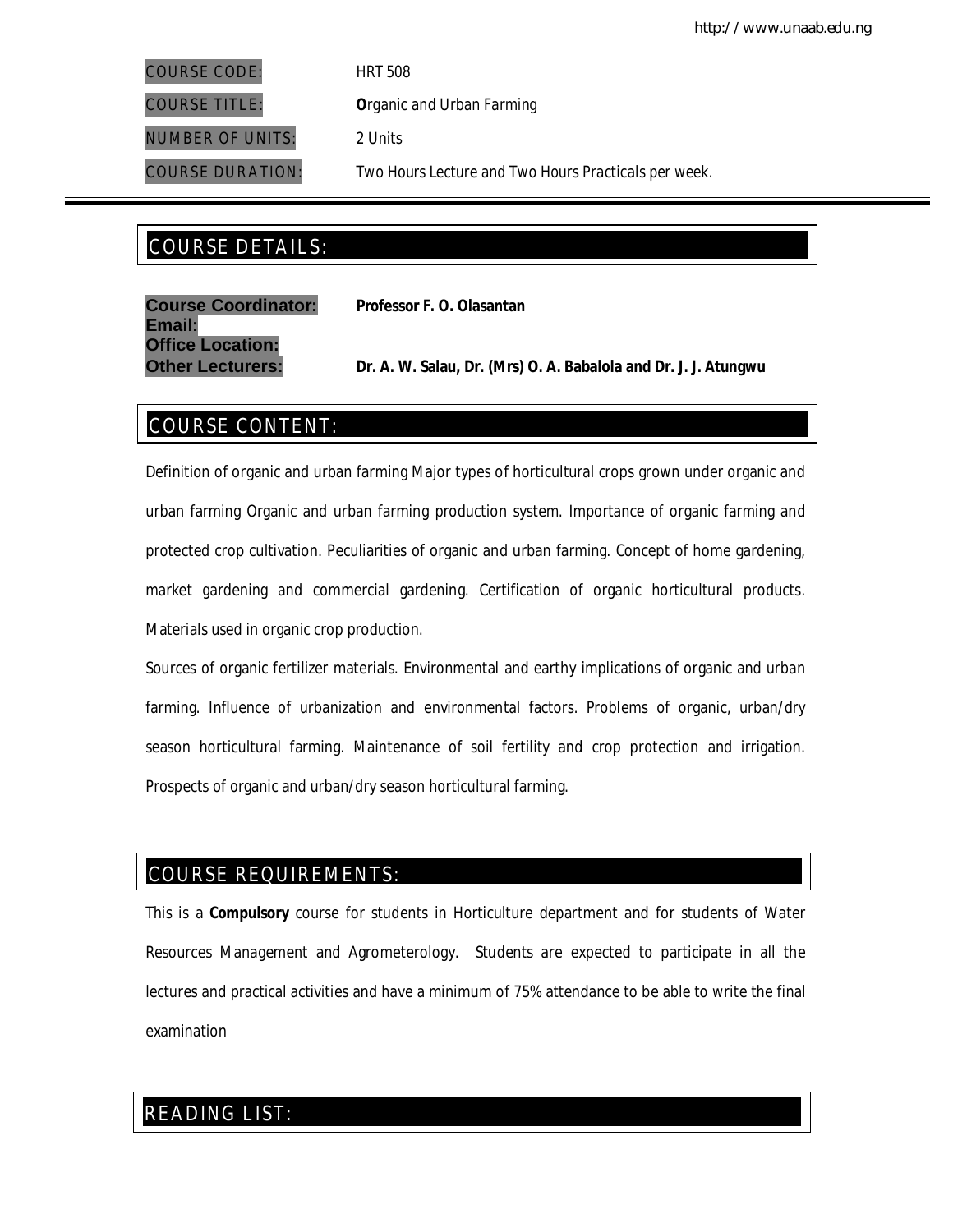- 1. 1. Carroll, C., Halpin, M., Burger, P., Bell, K., Sallawaay, M.M. and Yule, D.F. 1997. The effect of crop type, crop rotation and tillage practices on runoff and soil loss on a Vertisol in central Queensland. Australia Journal of Soil Research. 35: 925-939.
- 2. Huang, M., Shao, M., Zhang, L. and Li, Y 2003. Water use efficiency and sustainability of different long-term crop rotation systems in the Loess Plateau of China. Soil and Tillage Research 72: 95-104.
- 3. Loch, R.J and Foley, J.L 1994. Measurement of Aggregate Breakdown under rain: comparison with tests of water stability and relationships with field measurements of infiltration. Australian Journal of Soil Research. 32: 701-720
- 4. Unger, P.W. and McCalla, T.M. 1980. Conservation Tillage Systems. Advances in Agronomy. 33: 2-53

# E LECTURE NOTES

### **Definition of Organic and Urban Farming**

The term organic defines a substance as a living materials as a living material whether of plant or animal origin. Organic is therefore any chemical compound containing carbon or any substance derived from living organisms, be they plants or animals. Organic farming is a production system which avoids or largely excludes the use of synthetic compound such as fertilizer, pesticides, growth regulators, and livestock feed derivatives. Organic farming system recently rely on crop rotations, crop residues, animal manure, legumes, green manures, off-farm organic wastes and aspects of biological pest control to maintain soil productivity and tilth, to supply plant nutrient and to control insects, diseases, weeds and other pests.

Urban farming refers to farming activities in a city where particular crops are grown or animals are raised for home consumption and for commercial purposes.

#### **Distnction between Organic and Conventional Agriculture**

|                             | <b>Conventional Agriculture</b>    | <b>Organic Agriculture</b>        |
|-----------------------------|------------------------------------|-----------------------------------|
| 1. Quality:                 | Size, Colour                       | Tastle, nutrient content          |
|                             | 2. Plant nutrition: Urea, NPK, SSP | Fallow planting, leguminous cover |
| 3. Pest Control:            | Synthetic                          | Biological                        |
| 4. Weed Control: Herbicides |                                    | Cover crop   Mulching             |

#### **The driving force in organic agriculture are:**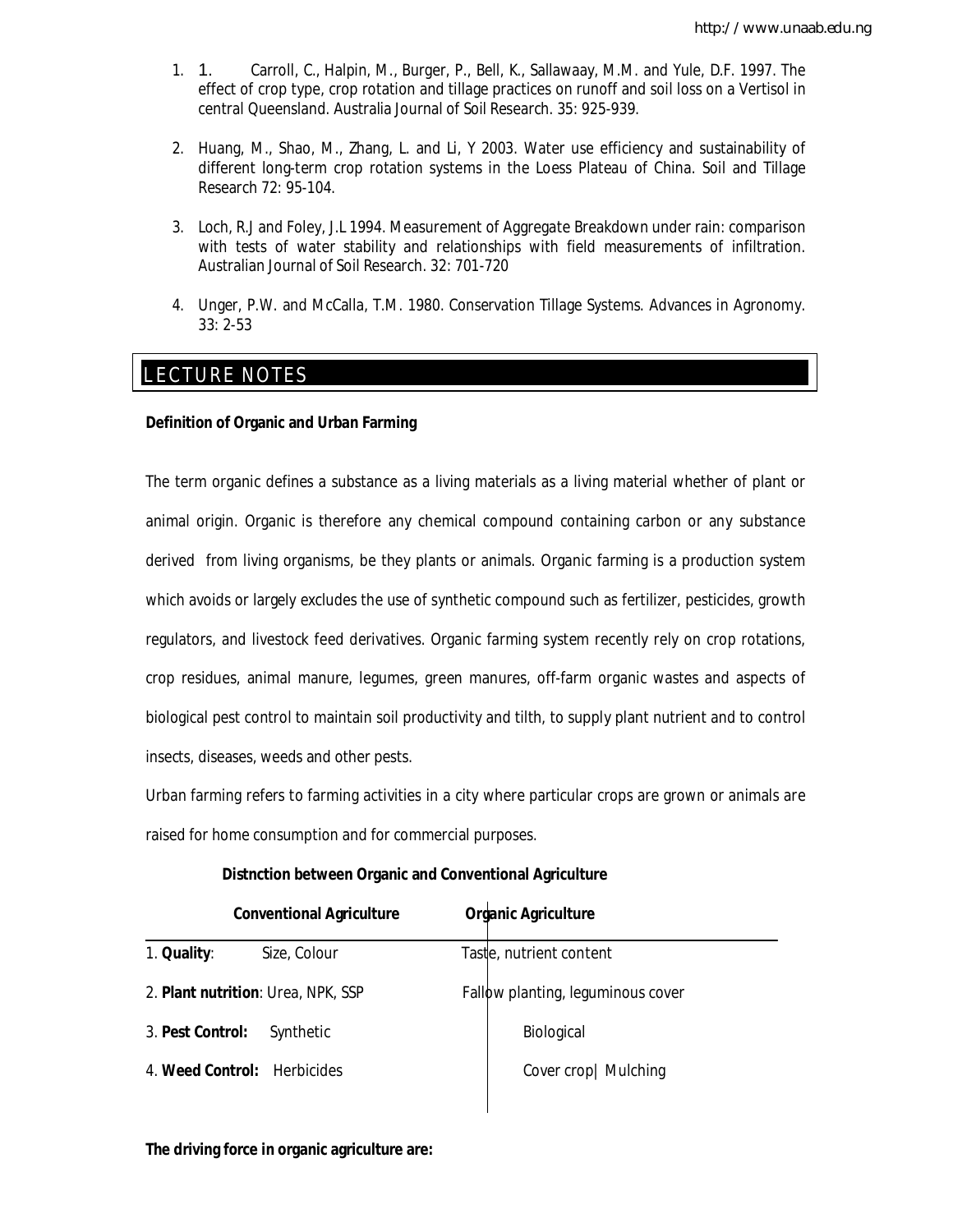**Health Consideration:** Poisonous residues from synthetic agrochemicals, fertilizers, growth regulators are harmful to man.

**Sustainable environment:** Guaranteeing the future safety of the environment.

**Conservation of Bio-Diversity:** Existence of different form of flora in the environment

#### **Basic terms in Organic Agriculture**

1**. Certification:** The process of certification is the compliance to agreed set of specification or procedure in handling of organic produce. It is an agreed standard that is transparent and well known to everybody.

2. **Treaceability:** This is the process| ability to track every activity that has gone on the production and handling of food and fibre.

3.. **Eutrophication:** Is a process by which plant growth increases in a pond or lake. It generally promotes excessive plant growth, decay, favour certain weed specie over others and is likely to cause severe reduction in water quality.

4. **Conversion:** is a process by which an enterprice that have been running on a conventional principle moves into organic agriculture.

#### **Major types of Horticultural Crops Grown**

These include fruit tree such as Mango, Coconut, Citrus, Cashew, Pear, Apple; Vegetables such as Leafy vegetables, fruit vegetables, spices; flowers and shade trees.

**Home gardening**: This is the principal source of fresh vegetable supplies for most home. Home gardeners grow various types of local vegetables that supply an important part of family needs.

**Market Gardening:** Its operation goes beyond family needs. It takes care of home consumption and city market. Market gardeners no longer grow local varieties of vegetables, but those which can be most profitably grown. There are competition in production and sales.

**Commercial Production:** This is the principal source of vegetables for big city markets for fresh consumption and seed processing. It is more extensive and specialized than market gardening and area of production is determined primarily by climatic and edaphic factors.

#### **Production Systems**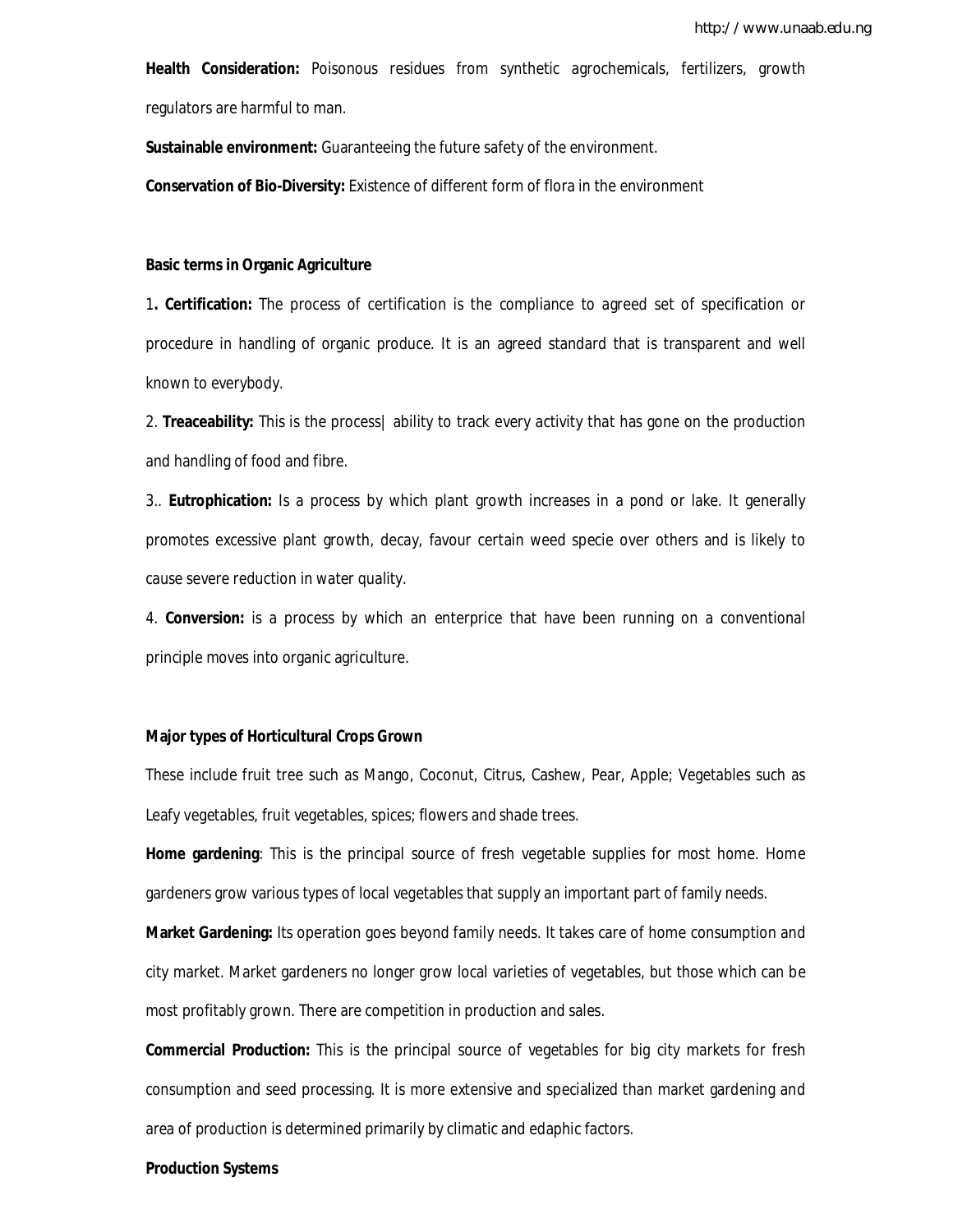**Mixed Farming:** The practice of mixing crops and animals together on the same piece of land. **Multiple Cropping:** It is the practice of growing two or more crops simultaneously on the same piece of land. Depending on crop intensification and arrangement, multiple cropping can be divided into mixed cropping or intercropping relay intercropping, strip intercropping sequential cropping and crop rotation.

#### **Environmental Factors Influencing Organic Agriculture**

These can be classified into Human environmental factor and Material Environmental factor. The two factors operate separately or dependently.

**Human environmental** factors: are made up of economic, institutional and social elements.

**Economic Factors**: Include policy which determine quantities, qualities and distribution of inputs and outputs. It influences the physical infrastructures such as transportation and roads, water and light supply, marketing, e.t.c

**Institutional Factors**: Include the laws of the land, credit and marketing conditions, contractual agreement, property right to land and water, distribution of fertilizer, planting material, grading and taxation.

**Social factors:** It deals with the culture and custom within a community. It determine the types of commodities grown which depends on the taste of the people.

**Material environmental factors**: consist of physical elements such as climate (rainfall, temperature, relative humidity, light etc), soil, topography and biological elements (Vegetation, weeds, plants, pests and diseases).

**Urbanization|Socio-ecological factors**: These factors are associated with the demographic growth i.e human population, availability of water, land etc.

#### **Problems Associated with Organic Agriculture**

There are several problems confronting organic and urban farming. These include soil fertility maintenance, weed control strategies, insect pest control strategies, disease control strategies, availability of fertile land in urban areas, source of planting materials processing and storage facilities e.t.c.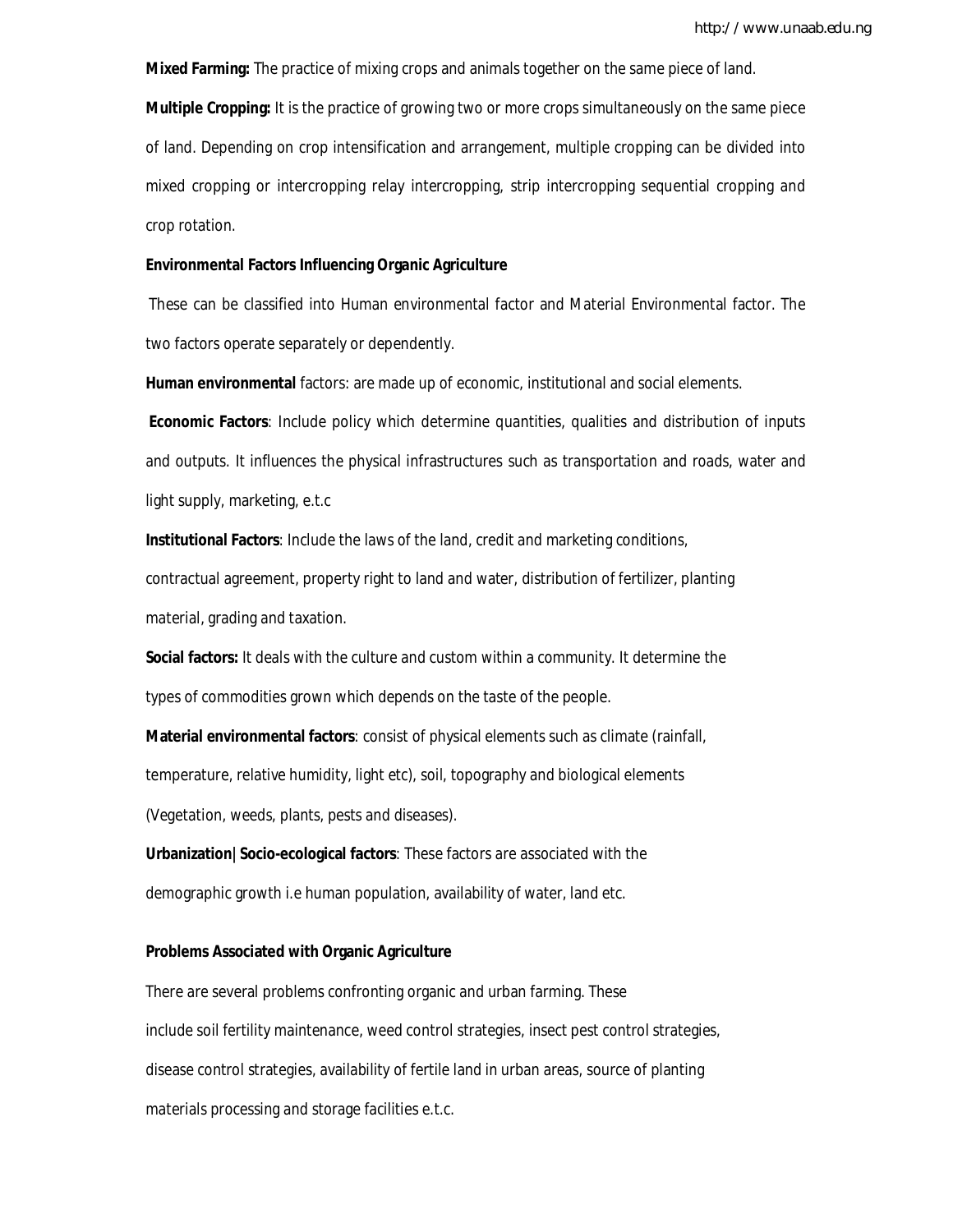# **Soil fertility management**

- A deliberate and careful management of soil fertility is crucial in organic farming
- Therefore an accurate knowledge of the soil fertility status is extremely important
- An appropriate management strategy must be adopted.
- High soil organic matter levels must be sustained

# **Tillage and cultivation practices**

- The tillage and cultivation practices adopted must be able to maintain and/or improve the physical, chemical and biological conditions of the soil
- It must also maximize the soil biological condition, this is of special consideration under an organic farming system
- The soil chemical and physical conditions are given higher consideration in conventional crop production

# **Soil physical condition**

- In a lay man's language this describes the softness, mellowness and workability of soil
- In technical terms it describes the:
- Bulk density
- Water retention
- Infiltration rate
- Water holding capacity etc

# **Benefits of good soil physical condition**

- Plant roots can grow though the soil without restriction
- Air, water and nutrient move through the soil with ease
- Rainfall or irrigation water seeps into the soil
- Soil organisms thrive and disperse throughout the soil

# **Soil chemical condition**

- This include the fertility
- Salinity
- Acidity
- Alkalinity of the soil

# **Benefits of soil in good chemical condition**

- A near neutral pH
- Sufficient nutrients
- Nutrients are in available forms
- Availability of nutrient is balanced to promote crop growth and microbial activity
- The soil does not contain toxins or heavy metals in concentrations high enough to inhibit growth of plant and beneficial organisms
- Enough moisture to facilitate nutrient movement to plant root
- Sufficient oxygen for growth of plant and organisms
- Relatively high level of soil organic matter

# **Soil Biological condition**

- Improving chemical and physical condition is important in both organic and conventional agriculture
- Improvement of biological condition is particularly important in organic system
- In lay man's language It is described as:
- earthy soil, soil crumbliness, greasy soil etc
- Scientists measure it as
- Microbial biomass (N,P & C)
- Microbial community (Population & diversity)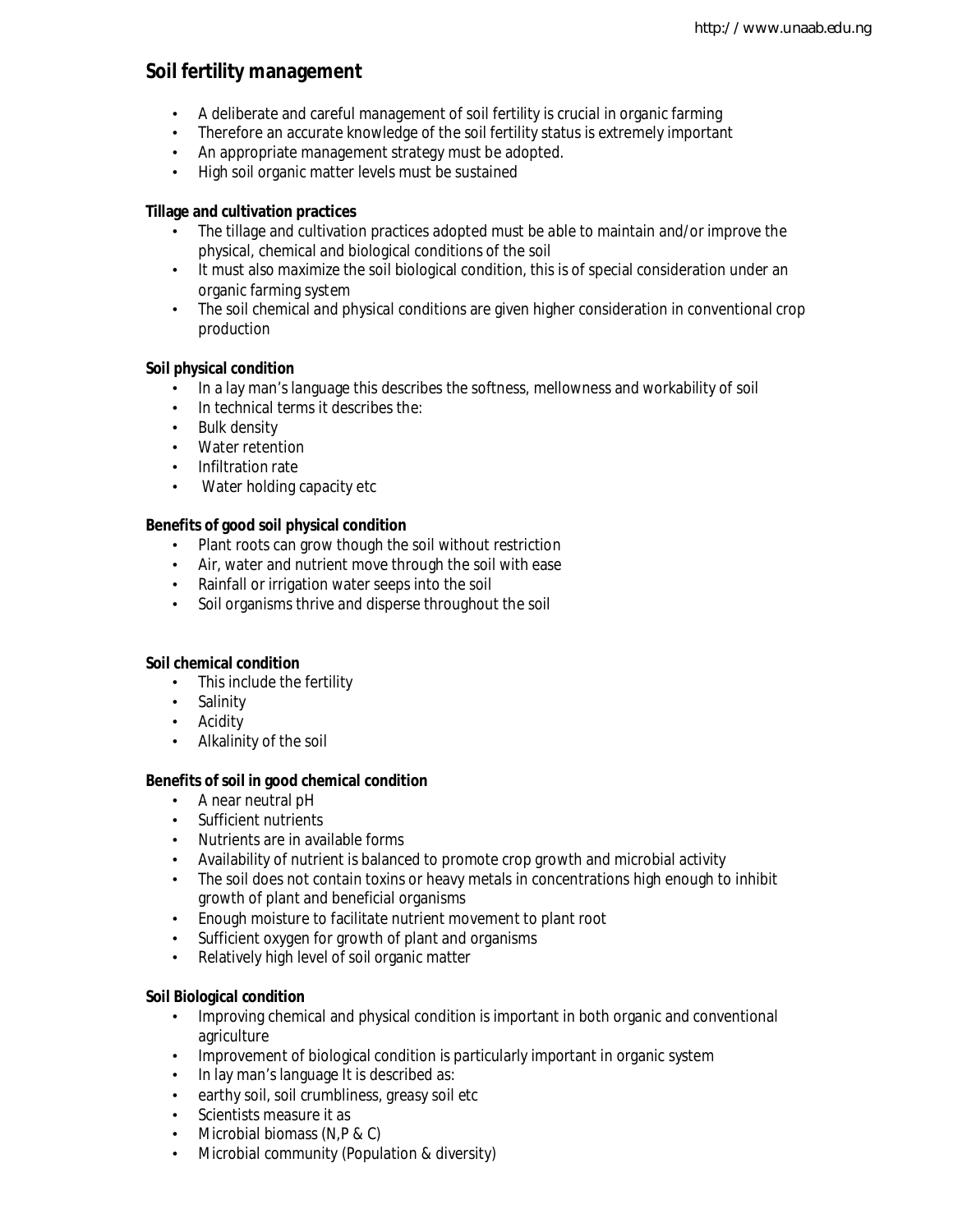- Rate of organic matter decomposition
- Microbial respiration
- Enzyme activities

#### **Benefits of good biological condition**

- The plant and animal residues added to the soil are readily broken down to plant available nutrients
- The soil has a good structure
- It is well aggregated and clumps are held together
- Legumes form healthy nodules
- Plant have high resistance to soil-borne diseases

### **Minimizing soil erosion**

- Erosion is the loss of surface soil to forces of wind and water
- Minimizing it is critical
- The top layer of soil has the physical, chemical and biological properties that favor crop production
- Top soil contain organic matter than other soil layers
- Organic producers must use tillage practices that maintain good physical, chemical and biological conditions of soil.
- Such practice should :
- Promote water infiltration
- Minimize compaction
- Minimize soil degradation
- Protect soil from erosion
- Minimally disrupt habitat of beneficial organism
- Return or add plant and animal residue to soil

### **Practices in organic farming**

- Crop rotation and intercropping
- Cover cropping
- Green manuring
- Agroforestry and alley cropping
- Use of organic fertilizer
- Return of crop residues to the soil
- Inoculation of Rhizobium and mycorrhizal fungi
- Use of phosphate rock

#### **Cover cropping**

- The crops are planted to protect the soil during the off season
- The residues are ploughed in to the soil to increase organic matter level
- They are grown to check erosion
- They can serve as green manure if ploughed in when fresh.

#### **Green manures**

- This is a type of cover crop
- It is grown for a specific period then plowed into the soil
- It perform function of soil improvement and cover
- It increases the organic matter and other soil parameter
- The root system of some grow deep into the soil and bring nutrients to the top soil

#### **Organic fertilizer- compost**

- This is the biological decomposition and stabilization of organic material
- The final product is free of pathogen and plant seeds
- Improves soil physical, chemical and biological conditions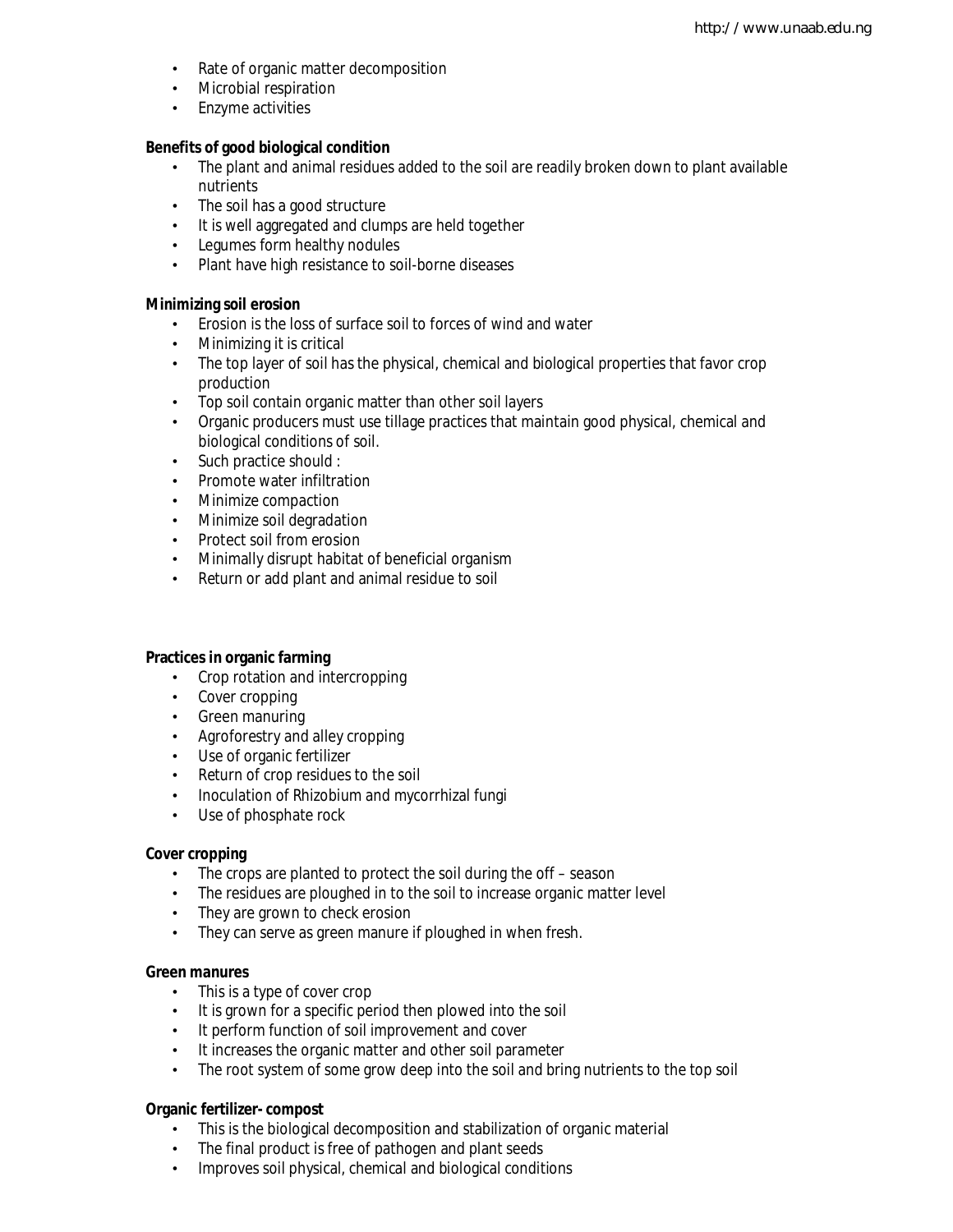- It has many uses
- Increase plant disease resistance

### **Benefits of composting**

- It is an efficient method of managing farm waste
- Solves problems associated with pests and diseases including weeds
- Avoid losses of nutrients particularly N under semi-anaerobic condition and leaching
- Can also avoid temporary fixation of N and P in residues with high C/N ratio.

# **Benefits of compost**

- Nutrient functions: stores nutrients by absorbing macro and micronutrients into the organic matter, microbial tissues and their waste products and release them slowly.
- Improves soil structure
- Stimulates soil organisms
- Strengthens resistance to pests and diseases
- It is made from renewable resources by farmers themselves
- It ensures longer-term soil fertility

# **Principles of composting**

- Organisms: optimum conditions for microbial activities must be provided
- Materials: all organic materials including plants, dung, refuse, paper etc are suitable. Human excreta and feaces from carnivores require separate treatment. Materials with high C/N ratio decompose slowly and should be combined with low C/N ratio, ideally C/N ratio of composting materials should be 30:1
- Water: important for the process to flourish, water should be applied to the layers and at the end. The heap should contain between 50-60 % water.
- Ventilation, steps should be taken to improve ventilation within and around the compost.
- Temperature: A satisfactory temperature is the best indicator of a successful composting and can be maintained by insulating the system.
- pH: wood ash may be applied thinly to each layer of the compost

# **Indicators of a successful composting**

- Rise in temperature
- Reduction in size
- Presence of moisture under the polythene cover

# **Agroforestry**

- This is a collective name for land use systems in which woody perenials are grown in association with crops
- It evolved as a replacement to shifting cultivation
- Non nodulating trees, nodulating trees and actinorhizal trees are used
- The system has many benefits

# **Benefit of Agro-forestry**

- Erosion control
- Additional soil cover
- Improve soil structure
- Increase soil fauna activities
- Help to close up nutrient cycle
- Help to prevent loss of nutrient flush

# **ORGANIC PEST MANAEMENT**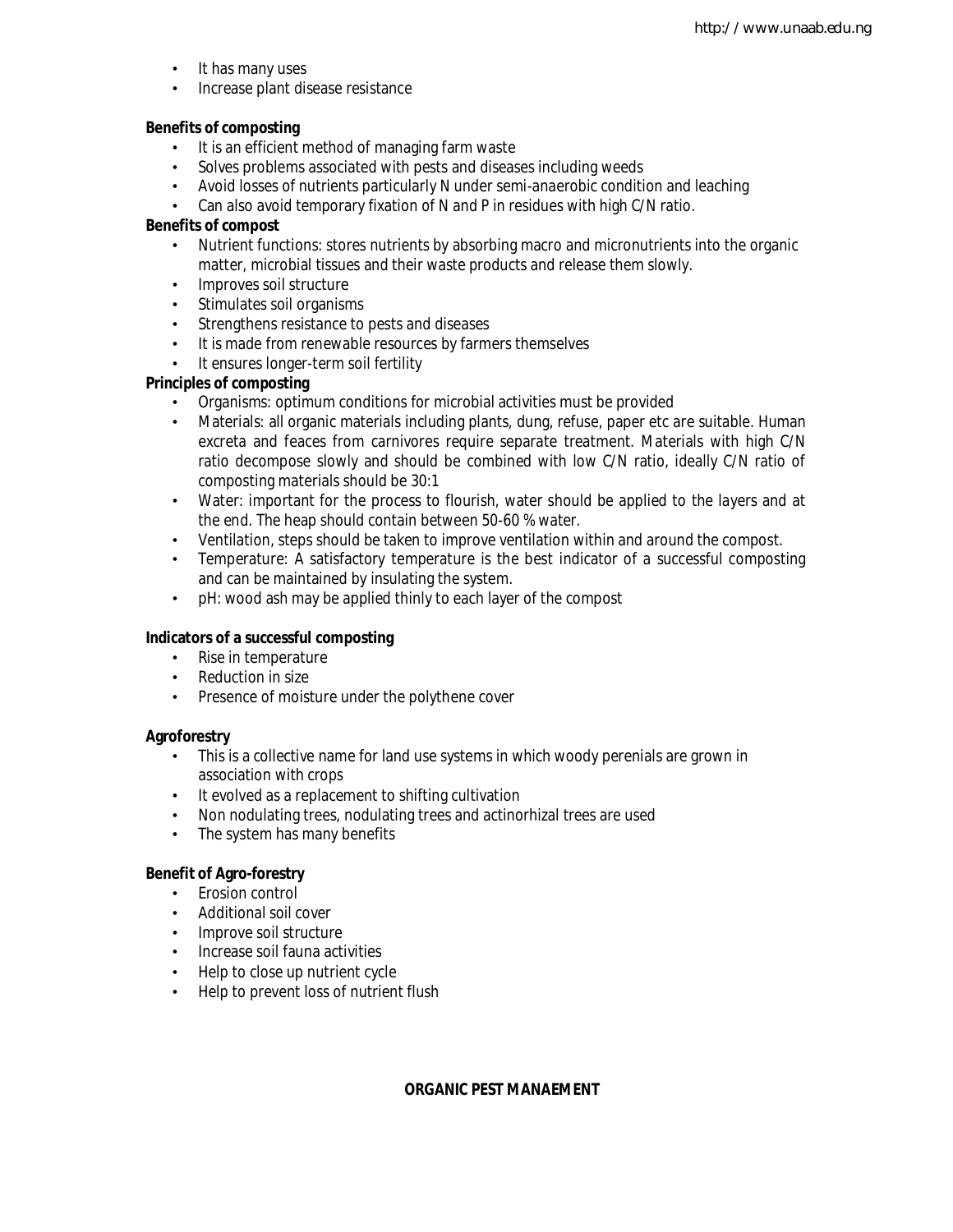Organic pest management discourages the use of chemicals in controlling pest. Anything done on organic agriculture helps in the management of pests and diseases.

Organic agriculture saves the use of money for health reasons. Organic agriculture don't destroy, they keep anything that mimic the natural system e.g Wall gecko, toad, spider etc are very useful in organic system. The populations of this organism are enhanced for their better growth and productivity.

Organic system is supposed to give better yield, while it is not so in traditional farming. Soil fertility is destroyed in traditional system while organic systems enhance soil fertility. Organic system is not conscious about pests and disease management but what to do to enhance them. Organic pest management (OPM) emphasizes on improved biodiversity.

In organic crop production system, Organic Pest and Disease Management is essentially concerned with the knowledge and understanding of the reason why plants are threatened by pest organism. On this basis, a local organic pest method or strategy are embarked upon to correct or minimize the underlying factor towards reducing the overall effect of organisms on the crop.

In organic system, it is important to look at pests and diseases in a balanced way, i.e, you must accept or recognise that you have to share your crop with some of these organisms. You must not think about the pests alone but also the condition of the grain.

OPM is not just about excluding or avoiding the use of synthetic pesticide and chemicals, it is not just about botanical or plant extracts but rather, it is a wholistic approach and ecological concept that ensures that nothing is wasted on the farm. The implication here is that OPM is based on waste recycling that enhanced bio-diversity. Consequently, in a standard organic farm, pest control is not a priority. Organic farmers do not bother themselves about pests and diseases because organic pesticides are effective against them since organic crop appears to be:

- More resistant or tolerant
- Vigorous
- Low insoluble N and AA
- Thicker cell wall

#### **Practical Tips**

1. In organic system, we tolerate higher densities of weeds because: